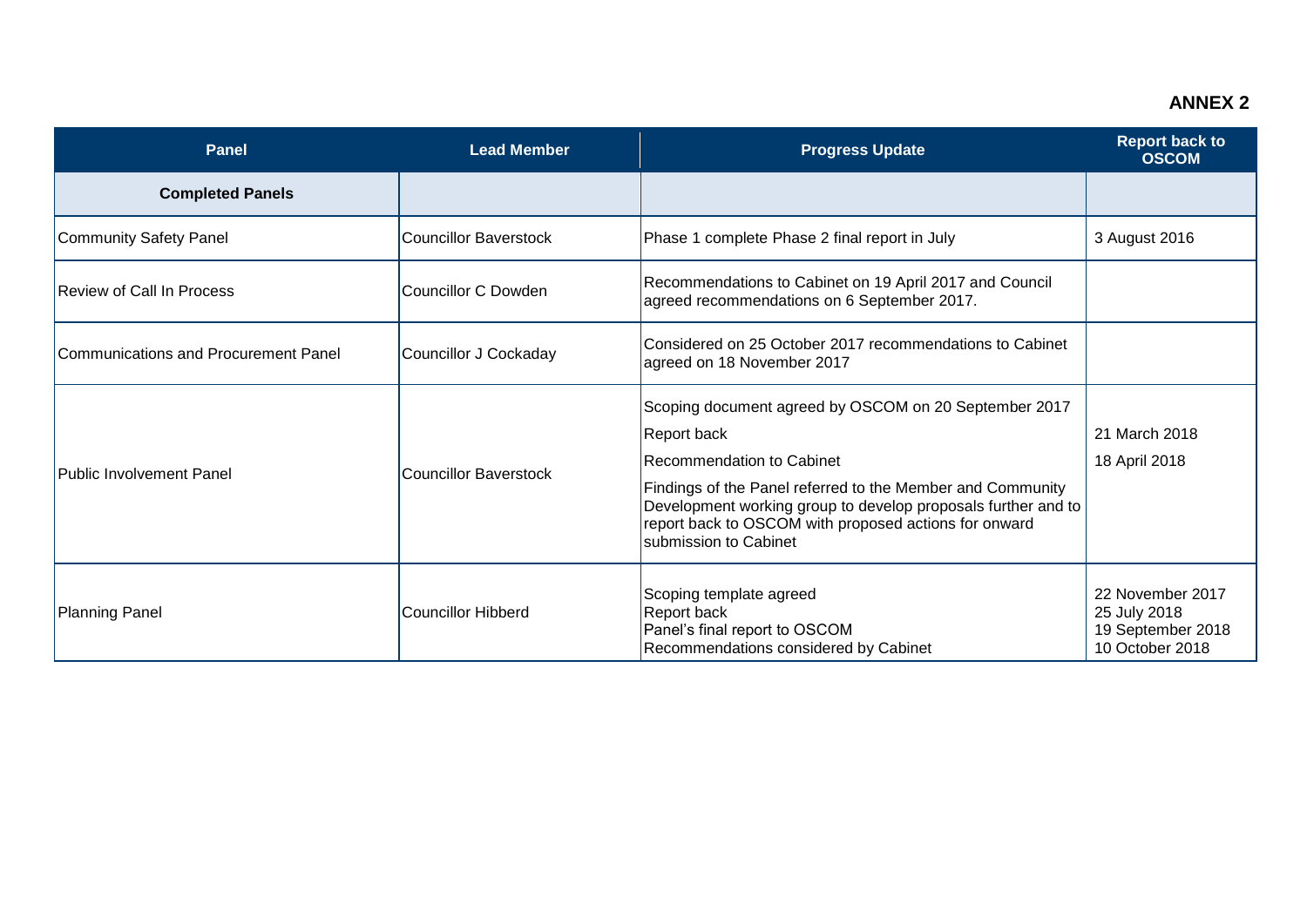| <b>Panel</b>                         | <b>Lead Member</b>    | <b>Progress Update</b>                                                                                                                                                                                                                                                                                                                                                                                                                                                                                                                                                                                                                   | <b>Report back to</b><br><b>OSCOM</b>                                                   |
|--------------------------------------|-----------------------|------------------------------------------------------------------------------------------------------------------------------------------------------------------------------------------------------------------------------------------------------------------------------------------------------------------------------------------------------------------------------------------------------------------------------------------------------------------------------------------------------------------------------------------------------------------------------------------------------------------------------------------|-----------------------------------------------------------------------------------------|
| <b>Completed Panels</b>              |                       |                                                                                                                                                                                                                                                                                                                                                                                                                                                                                                                                                                                                                                          |                                                                                         |
| Council Tax Support Scheme           | Councillor Baverstock | Meeting to be arranged early January to review the options<br>for the Council Tax Support Scheme 2019/2020<br><b>Report back</b><br>Recommendation to Cabinet on options 5, 6 and 7<br>Cabinet agreed to undertake consultations on options 5, 6<br>and 7 with a slight amendment to option 5<br>Panel to reconvene to consider the results of the consultation.<br>Consultation now complete final report considered by<br>OSCOM prior to consideration by Cabinet.<br>Cabinet agreed at its meeting on 5 December 2018 to<br>endorse the Panel's recommendations and a full report will be<br>considered at Council on 23 January 2019 | 21 March 2018<br>18 April 2018<br>14 November 2018                                      |
| Parking (Car Park and Streets) Panel | Councillor Baverstock | First meeting held on 6 July to agree scoping template<br>Scoping template agreed by OSCOM<br>Meeting to look in more detail at specific areas and discuss<br>way forward<br>Meeting with Head of Planning Policy to consider the main<br>issues and how they can be taken forward to influence the<br>next Local Plan<br>The Panel met on 20 February to discuss the draft report.<br>Final report to OSCOM<br><b>Recommendations to Cabinet</b>                                                                                                                                                                                        | 19 September 2018<br>2 November 2018<br>20 March 2019<br>20 March 2019<br>17 April 2019 |